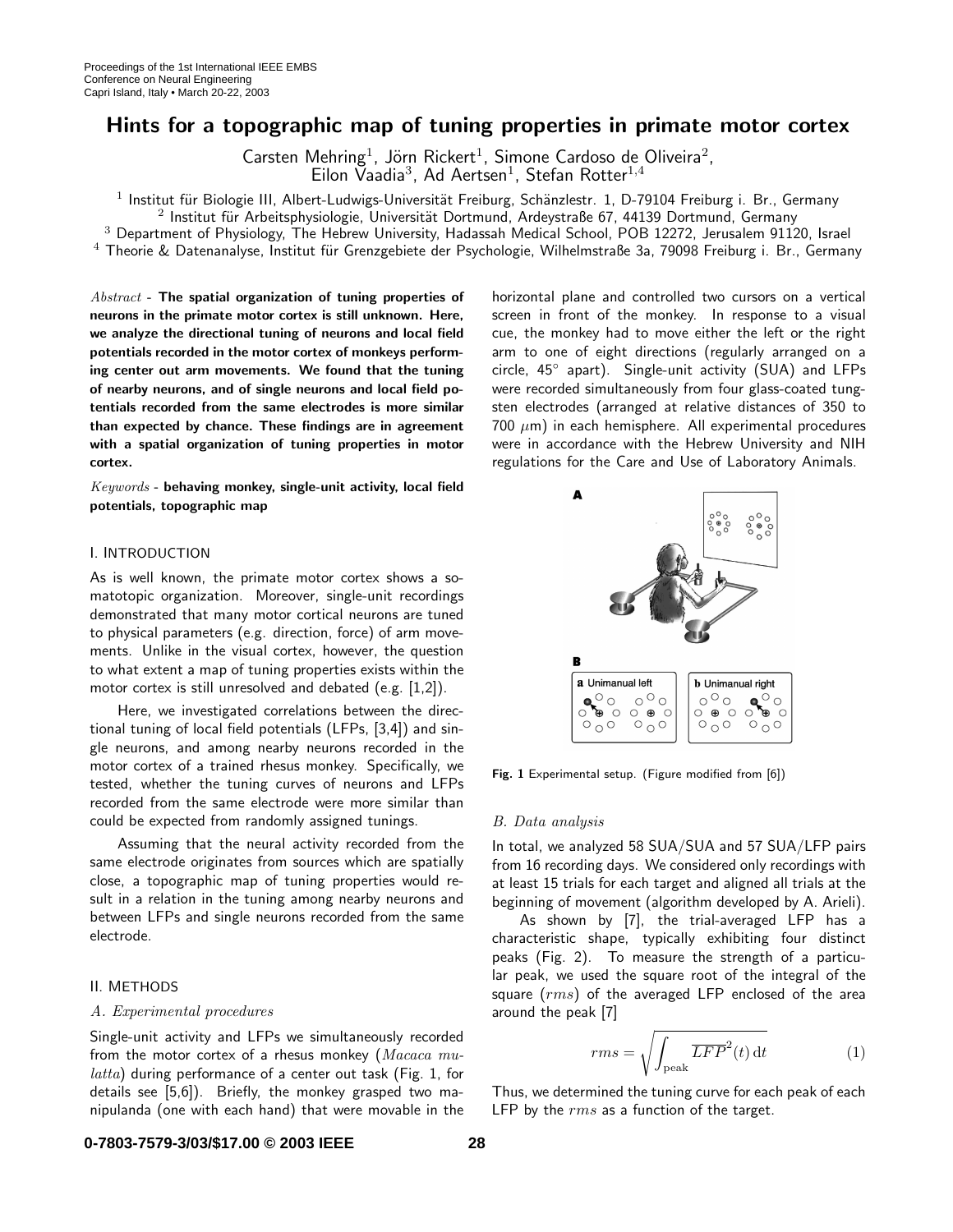The tuning curve of a neuron was defined by the mean firing rate as a function of the target. For each point in time we computed the tuning curve after convolving the spike train with a Gaussian kernel of 50 ms standard width. In addition to this time-resolved tuning, we computed the tuning curve in four fixed time windows (Fig. 2): the first interval enclosing most of the reaction time (-250 ms to 0 ms, where 0 ms is at the onset of movement) is termed "RT". The second interval includes RT and 500 ms of movement time (termed "RMT"). The third interval includes the late phase of the movement ("LMT") and the last interval (from -250 ms to 1000 ms) includes all the above and is termed "ALL".

In order to compare the tuning curves of either two nearby neurons or of a single neuron and an LFP we used two different measures of similarity: (a) The signal correlation  $(r_s)$ , i.e. the correlation coefficient between the tuning curves. To assess the significance of a non-zero signal correlation, we used the distribution of this parameter for the case of uncorrelated tuning curves. We generated a random sample from this distribution by a shuffling procedure and computed the the significance level (p-value) using the Mann-Whitney test. (b) The angular difference (AD) between the preferred directions (PD). The PDs were determined by a cosine fit. The AD ranges between 0 and 180 degree, since the sign of the AD does not matter. For uncorrelated tuning-curves the distribution of the ADs is homogeneous. The Kolmogorov-Smirnov test was used to determine the significance of a deviation from the uniform distribution.



Fig. 2 (a) Mean evoked LFP and (b) average firing rate of a neuron recorded from the same electrode. As shown in [7], the mean evoked potential typically exhibits four peaks: a negative peak around movement onset (N1), a preceding and a successive positive peak (P1,P2) and a negative peak (N2) up to 500 ms after P2. The black bars in (b) depict the different time windows which were used to compute the tuning curves of each neuron. Further explanation in the text.

## III. RESULTS

#### A. Signal correlation between neurons and LFPs

Fig. 3 shows the signal correlation between the timeresolved tuning of neurons and the tuning of each of the four LFP peaks averaged over all 57 SUA/LFP pairs recorded from the same electrode. The strength of the correlation is clearly time-dependent, exhibiting a maximum for P2 and a minimum for N2 around movement onset. For all four peaks we determined the time where the absolute value of the correlation was maximal (indicated by stars in Fig. 3). The distribution of the signal correlation at these time points is shown in Figs. 4a,c,e,g. All four distributions are broad with averages only slightly above or below zero (Fig. 4i). However, for peak P2 and peak N2 the deviation from zero was highly significant with p-values of  $5 \cdot 10^{-7}$  and  $3 \cdot 10^{-4}$ , respectively.



Fig. 3 Signal correlation between the time-resolved tuning of the neurons and the tuning of the four LFP peaks: P1 (gray solid), P2 (black solid), N1 (gray dash-dotted), N2 (black dash-dotted). Stars indicate the time points of maximal correlation or anti-correlation.

For the same points in time, we compared the preferred directions of the single neurons with the preferred directions of the LFP peaks and plotted the distribution of angular differences (Figs.4b,d,f,h). This distribution is significantly different from homogeneous for P2 (Fig. 4d) and N2 (Fig. 4h) whereas for P1 (Fig. 4b) and N1 (Fig. 4f) the deviation from homogeneity is much less significant. The angular difference between the preferred direction of LFP peak P2 and the neuron is for most pairs smaller than 60◦. By contrast, the AD distribution between LFP peak N2 and the neurons is concentrated between 120◦-180◦. Whether this shift is a result of a 180◦ flip of the PD of the LFP between P2 and N2 is currently investigated. Taken together, our results from the analysis of ADs are in close agreement with our results from the analysis of the signal correlation. Both types of analysis demonstrate that single neurons and LFPs recorded from the same electrode have a weak but significant similarity in their directional tuning properties.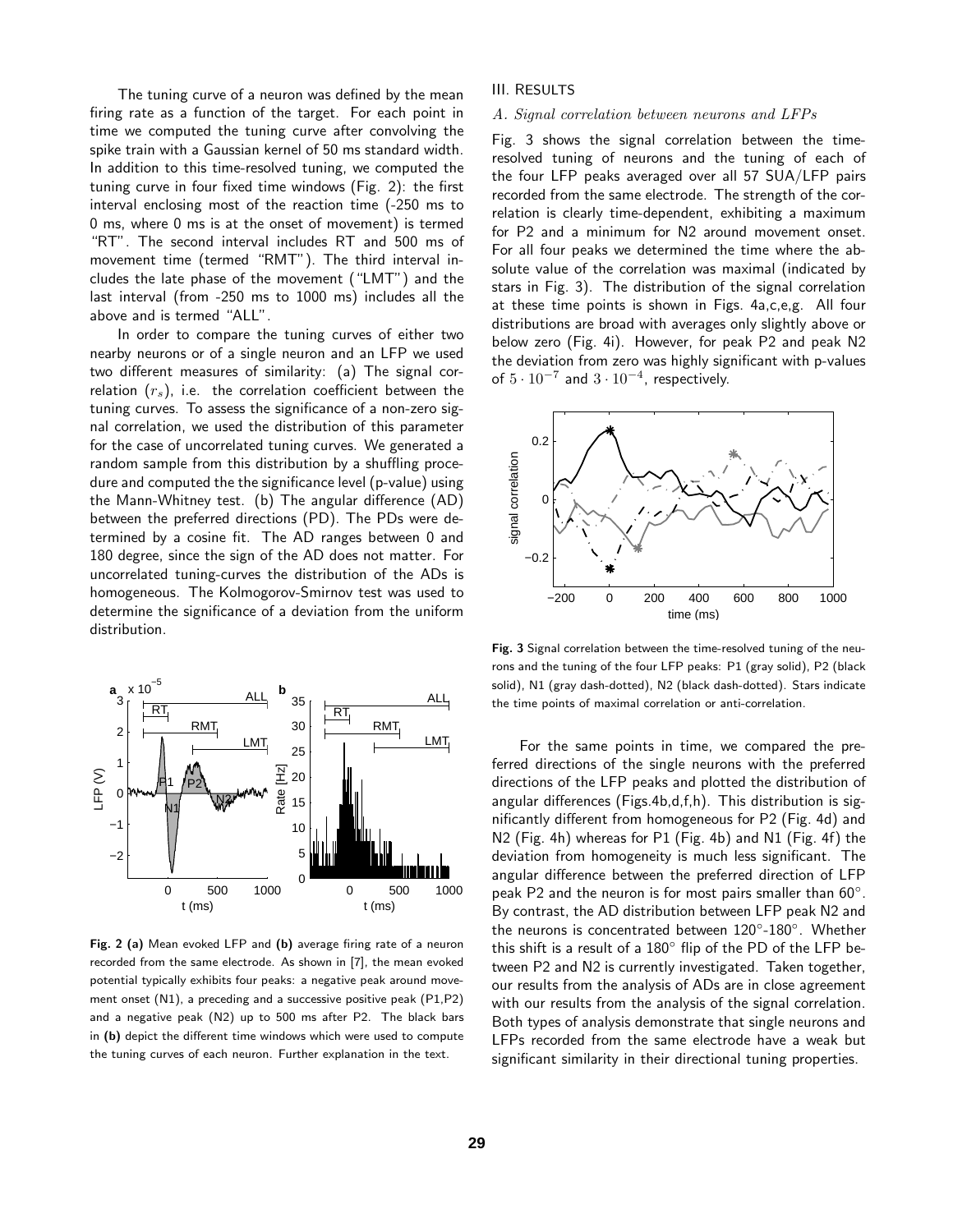

Fig. 4 Signal correlation between single neurons and LFPs recorded from the same electrode. a,c,e,g: Distribution of the signal correlation between single neurons and the four LFP peaks (gray bars) P1,P2,N1,N2 respectively. The black histograms show the distribution as expected for no correlation. Gray numbers indicate the significance level for deviation from no correlation. b,d,f,h: Distribution of the angular differences in PDs between a single neuron and the PDs of the four LFP peaks P1,P2,N1,N2 respectively. Gray numbers depict the p-values for deviation from a uniform distribution. (i) Average signal correlation between single neurons and the four peaks of the LFP.

# B. Signal correlation between nearby neurons

We compared the tuning of pairs of single neurons recorded from the same electrodes. For all four time windows (RT, RMT, LMT, ALL) we found a broad distribution of signal correlations (Figs. 5a,c,e,g) covering the whole range of possible values. The average signal correlation (Fig. 5i) was slightly above zero for all time windows. The highest average signal correlation was observed for the time windows RMT, LMT and ALL, with all three average correlations being significantly different from zero. The distributions of the ADs for the time windows RMT, LMT and ALL were significantly non-homogeneous with a strong bias towards small angular differences (Figs. 5b,d,f,h). This similarity of PDs of nearby neurons is in agreement with results from a recent study [2].

# C. Significant signal correlations are not caused by a non-homogeneous distribution of PDs

A possible explanation for a non-homogeneous distribution of ADs could be a non-homogeneous distribution of PDs. For SUA such a non-homogeneous distribution has been described [9]. For our data, however, we could not reject the null hypothesis of a homogeneous distribution of PDs for single neurons ( $p > 0.6$  for all time windows). Moreover, by comparing the distribution of ADs to a distribution generated by randomly sampling two PDs from the distribution of observed PDs, we confirmed our main results. In particular, the similarity of PDs between SUA and LFP is significant  $(p < 10^{-3})$  for P2 and N2 while the similarity of PDs between nearby neurons is significant  $(p < 10^{-2})$ for the time windows RMT and LMT.

# IV. DISCUSSION

We examined the relationship between the directional tuning curves of the LFP and single neurons recorded from the same electrodes. The mere fact that we find tuning in the LFP, a signal supposedly composed of activities from thousands of individual neurons, in itself suggests a topographic organization. Indeed, our results reveal the presence of a weak, but significant correlation, both between the tuning of LFPs and single neurons, and between the tunings of neighboring neurons alone. It is reasonable to assume that the activities obtained from one electrode originate from a spatially confined region. Thus, our results support the notion of a topographic mapping of tuning properties in the motor cortex.

A number of reasons may account for the apparent weakness of the similarities in the tuning curves of nearby neurons. These include the selection of the correct tuning parameter [8,9] and possible difficulties in the determination of the tuning curves due to high noise levels and also recording stability across trials. However, it is also possible that the actual topographic organization in the motor cortex is indeed weak.